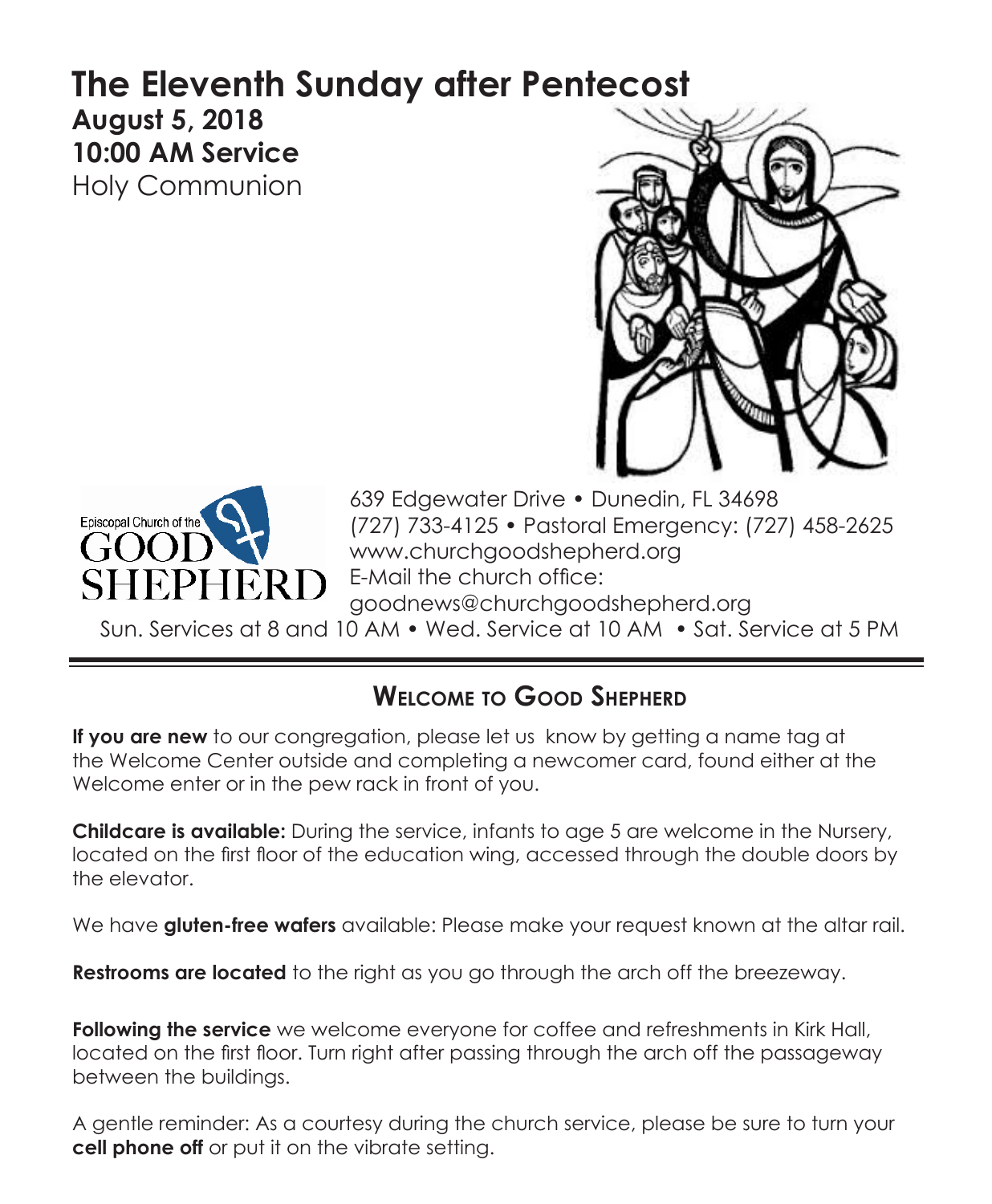## **Gathering for Worship**

*[During the Prelude, please prepare for worship by observing attentive silence.]*

### **Prelude** *Prelude and Fugue in D* G.F. Handel

*[Please stand when the chimes sound.]*

Symbols in the Bulletin:  $\mathbb D$  Priest,  $\mathbb D$  Deacon,  $\mathbb Q$  Congregation,  $\mathbb D$  Leader,  $\mathbb Q$  Everyone.

**Gathering Hymn** *Glorious Things of Thee are Spoken* 522, vs. 1,3

*[Please stand.]*

C *Glorious things of thee are spoken, Zion, city of our God; he whose word cannot be broken formed thee for his own abode; on the Rock of Ages founded, what can shake thy sure repose? With salvation's walls surrounded, thou may'st smile at all thy foes.*

*Round each habitation hovering, see the cloud and fire appear for a glory and a covering, showing that the Lord is near. Thus deriving from their banner, light by night, and shade by day, safe they feed upon the manna which he gives them when they pray.*

**Welcome and Announcements** *[Please be seated.]*

#### **Mission Moment**

### **Acclamation**

*[Please stand.]*

- P Blessed be God: Father, Son, and Holy Spirit.
- C **And blessed be his kingdom, now and for ever. Amen.**

**Collect for Purity**

- P Let us pray together…
- C **Almighty God, to you all hearts are open, all desires known, and from you no secrets are hid: Cleanse the thoughts of our hearts by the inspiration of your Holy Spirit, that we may perfectly love you, and worthily magnify your holy Name; through Christ our Lord. Amen.**

**Hymn of Praise** *O Day of Radiant Gladness* 48, vs. 1,2

*O day of radiant gladness, O day of joy and light, O balm of care and sadness, most beautiful, most bright; this day the high and lowly, through ages joined in tune, sing, "Holy, holy, holy," to the great God Triune.*

*This day at the creation, the light first had its birth; this day for our salvation Christ rose from depths of earth; this day our Lord victorious the Spirit sent from heaven, and thus this day most glorious a triple light was given.*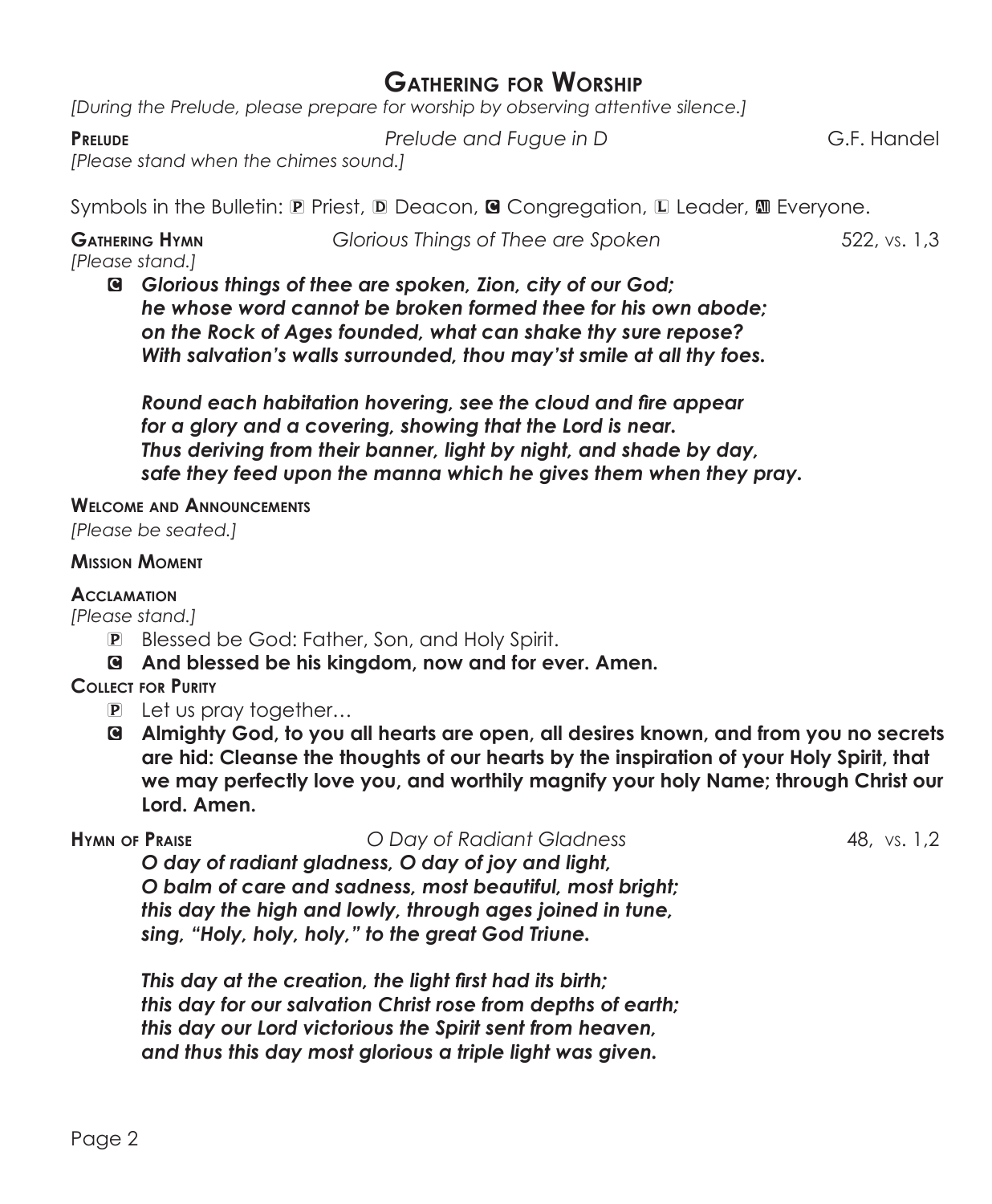### **Collect of the Day**

- P The Lord be with you.
- C **And also with you.**
- P Let us pray… O God, eternal goodness, immeasurable love, you place your gifts before us; we eat and are satisfied. Fill us and this world in all its need with the life that comes only from you, through Jesus Christ, our Savior and Lord.
- C **Amen.**

## **Word of God**

**The Readings:** 2 Samuel 11:26–12:10, 13 • Psalm 51:1–13 • Ephesians 4:1–16 • John 6:24–35 *[Please be seated.]*

The First Reading:

L *The First Reading is taken from 2 Samuel, chapters 11 and 12…*

 When Uriah's wife heard that her husband Uriah was dead, she mourned for her husband. After the time of mourning was over, David sent for her and brought her back to his house. She became his wife and bore him a son.

But what David had done was evil in the Lord's eyes.

So the Lord sent Nathan to David. When Nathan arrived he said, "There were two men in the same city, one rich, one poor. The rich man had a lot of sheep and cattle, but the poor man had nothing—just one small ewe lamb that he had bought. He raised that lamb, and it grew up with him and his children. It would eat from his food and drink from his cup—even sleep in his arms! It was like a daughter to him.

 "Now a traveler came to visit the rich man, but he wasn't willing to take anything from his own flock or herd to prepare for the guest who had arrived. Instead, he took the poor man's ewe lamb and prepared it for the visitor."

 David got very angry at the man, and he said to Nathan, "As surely as the Lord lives, the one who did this is demonic! He must restore the ewe lamb seven times over because he did this and because he had no compassion."

"You are that man!" Nathan told David. "This is what the Lord God of Israel says: I anointed you king over Israel and delivered you from Saul's power. I gave your master's house to you, and gave his wives into your embrace. I gave you the house of Israel and Judah. If that was too little, I would have given even more. Why have you despised the Lord's word by doing what is evil in his eyes? You have struck down Uriah the Hittite with the sword and taken his wife as your own. You used the Ammonites to kill him. Because of that, because you despised me and took the wife of Uriah the Hittite as your own, the sword will never leave your own house.

- L The Word of the Lord.
- C **Thanks be to God.**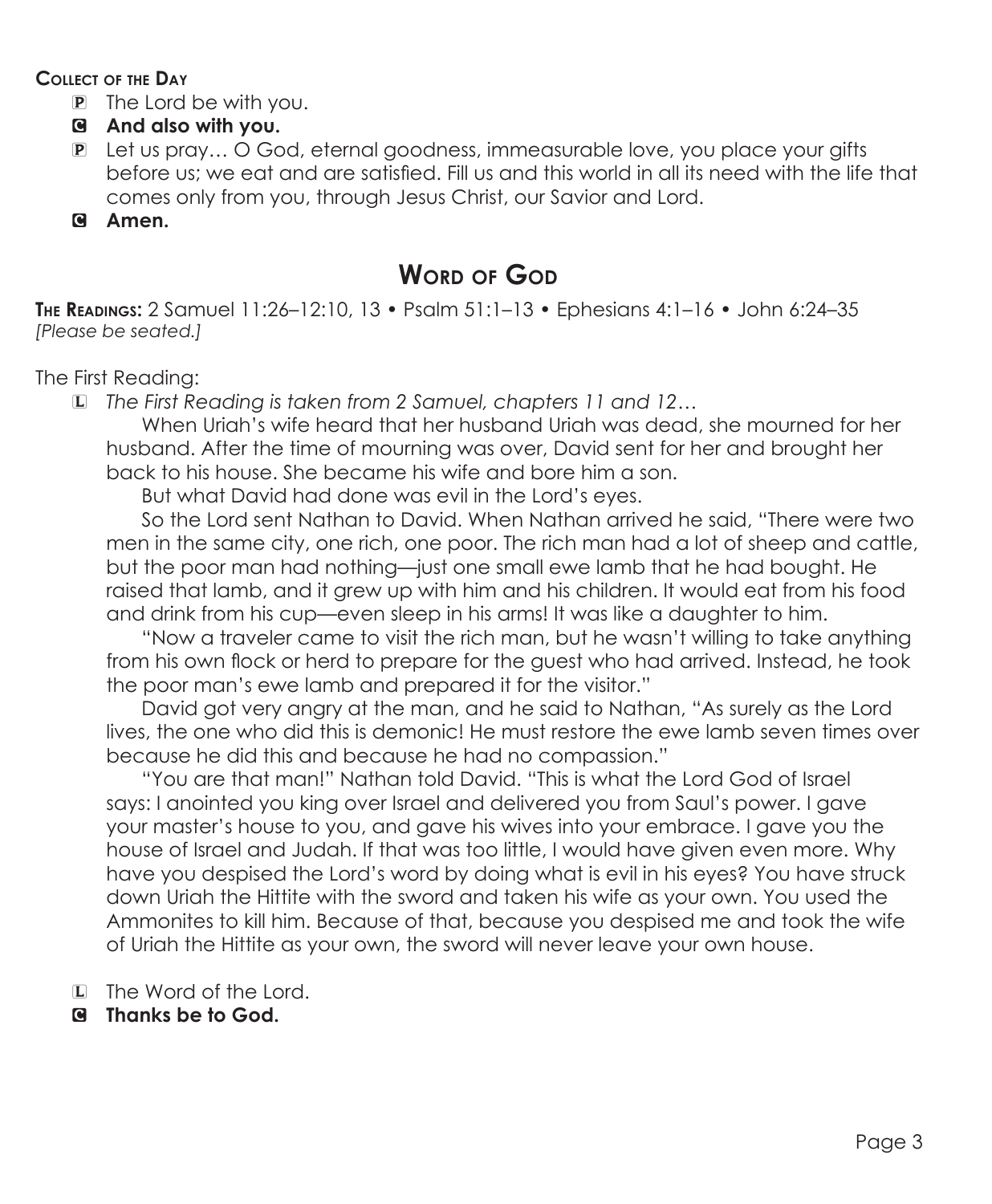Metrical Psalm 51: [Tune: *All Praise to Thee, My God*]

*Have mercy in your goodness, Lord, And in your grace forgive my sin; Wash me from evil through and through, Cleanse me, O Lord, without, within.*

*All my transgressions, Lord, I know; I see my sin both day and night; Against you only have I sinned, Done what is evil in your sight.*

*So, when you speak, Lord, it is just; Your judgments all reveal the truth; I have been wicked from my birth, A sinner even from my youth.*

### *Create in me a clean heart, Lord, Renew a spirit that is right; Take not your Spirit from my life, Nor cast me out, Lord, from your sight.*

### The Second Reading:

L *The Second Reading is taken from Ephesians, chapter 4…*

Therefore, as a prisoner for the Lord, I encourage you to live as people worthy of the call you received from God. Conduct yourselves with all humility, gentleness, and patience. Accept each other with love, and make an effort to preserve the unity of the Spirit with the peace that ties you together. You are one body and one spirit, just as God also called you in one hope. There is one Lord, one faith, one baptism, and one God and Father of all, who is over all, through all, and in all.

 God has given his grace to each one of us measured out by the gift that is given by Christ. That's why scripture says, When he climbed up to the heights, he captured prisoners, and he gave gifts to people.

What does the phrase "he climbed up" mean if it doesn't mean that he had first gone down into the lower regions, the earth? The one who went down is the same one who climbed up above all the heavens so that he might fill everything.

 He gave some apostles, some prophets, some evangelists, and some pastors and teachers. His purpose was to equip God's people for the work of serving and building up the body of Christ until we all reach the unity of faith and knowledge of God's Son. God's goal is for us to become mature adults—to be fully grown, measured by the standard of the fullness of Christ. As a result, we aren't supposed to be infants any longer who can be tossed and blown around by every wind that comes from teaching with deceitful scheming and the tricks people play to deliberately mislead others. Instead, by speaking the truth with love, let's grow in every way into Christ, who is the head. The whole body grows from him, as it is joined and held together by all the supporting ligaments. The body makes itself grow in that it builds itself up with love as each one does its part.

- L The Word of the Lord.
- C **Thanks be to God.**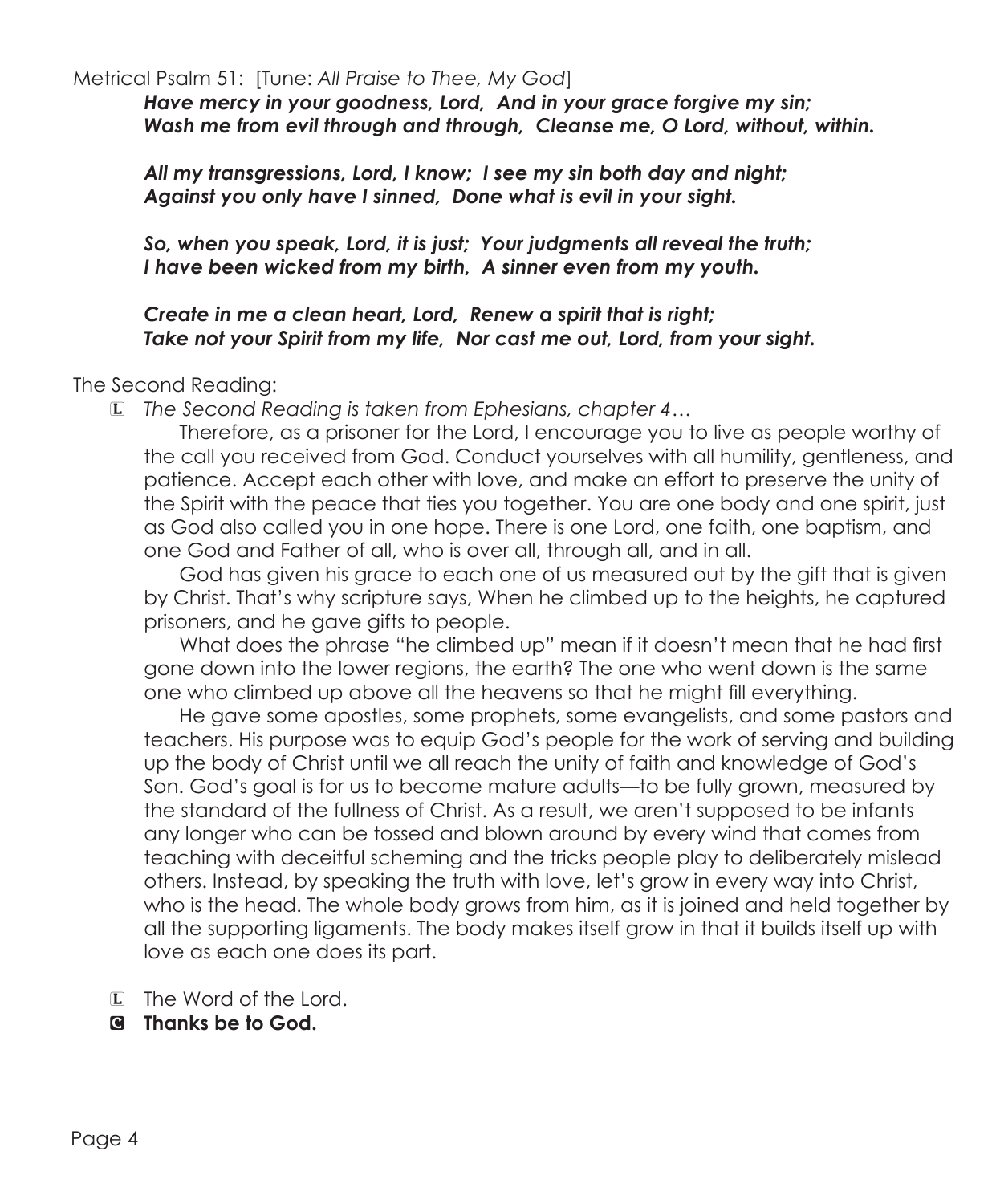*[Please stand.]*

 $\mathbf{I}$  Blessèd Jesus, at thy word we are gathered all to hear thee;  *let our hearts and souls be stirred now to seek and love and fear thee; by thy teachings pure and holy, drawn from earth to love thee solely.*

The Gospel:

- D The Holy Gospel of our Lord Jesus Christ according to John.
- C **Glory to you, Lord Christ.**
- D When the crowd saw that neither Jesus nor his disciples were there, they got into the boats and came to Capernaum looking for Jesus. When they found him on the other side of the lake, they asked him, "Rabbi, when did you get here?"

 Jesus replied, "I assure you that you are looking for me not because you saw miraculous signs but because you ate all the food you wanted. Don't work for the food that doesn't last but for the food that endures for eternal life, which the Human One will give you. God the Father has confirmed him as his agent to give life."

They asked, "What must we do in order to accomplish what God requires?" Jesus replied, "This is what God requires, that you believe in him whom God sent." They asked, "What miraculous sign will you do, that we can see and believe you? What will you do? Our ancestors ate manna in the wilderness, just as it is written, He gave them bread from heaven to eat."

 Jesus told them, "I assure you, it wasn't Moses who gave the bread from heaven to you, but my Father gives you the true bread from heaven. The bread of God is the one who comes down from heaven and gives life to the world."

They said, "Sir, give us this bread all the time!"

 Jesus replied, "I am the bread of life. Whoever comes to me will never go hungry, and whoever believes in me will never be thirsty.

- D The Gospel of the Lord.
- C **Praise to you, Lord Christ.**

**SERMON** The Rev. Mary Anne Dorner

*[Please be seated.]*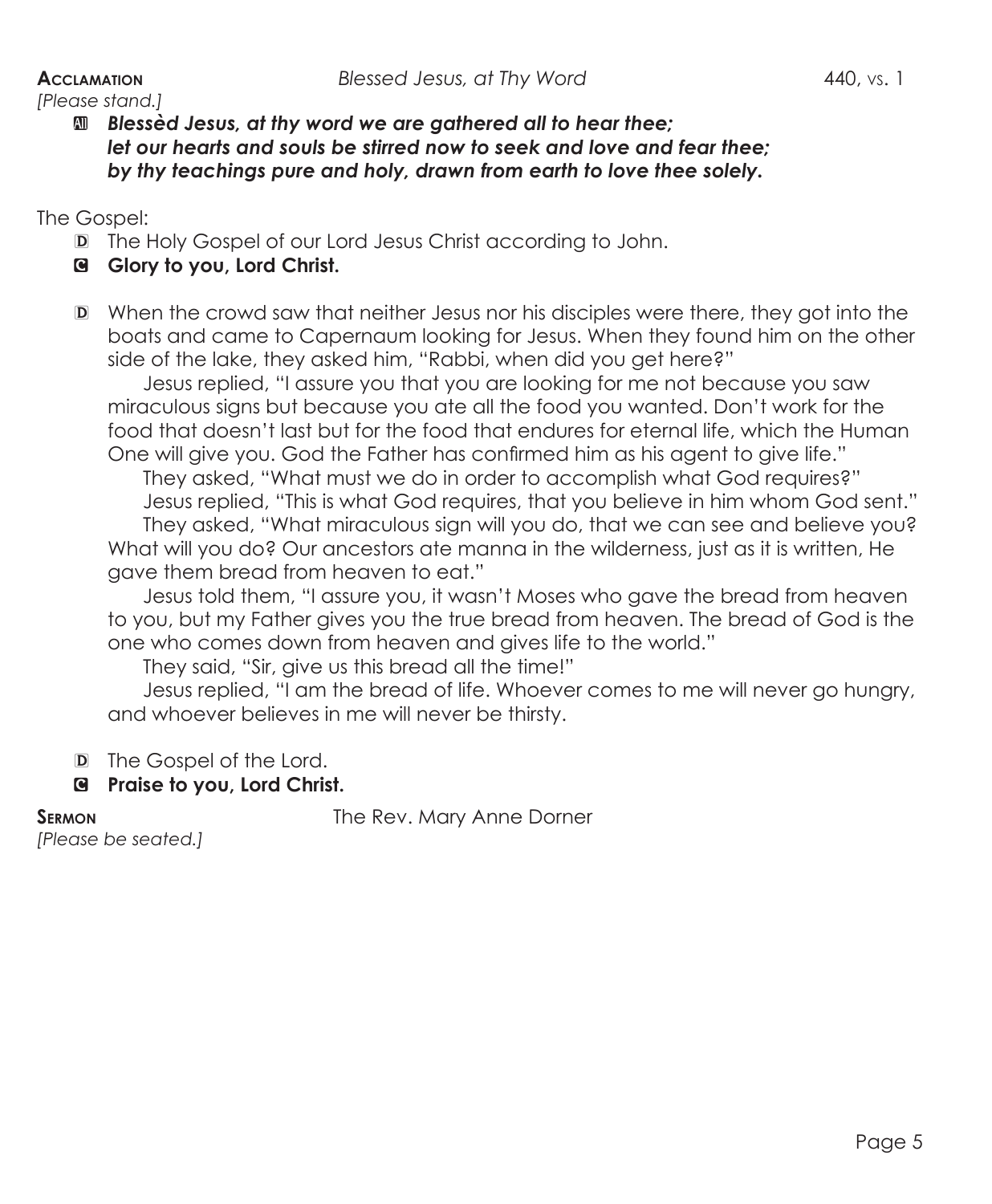a *I am the bread of life; they who come to me shall not hunger; they who believe in me shall not thirst. No one can come to me unless the Father draw them.*

Refrain *And I will raise them up, and I will raise them up, and I will raise them up on the last day.*

*The Bread that I will give is my Flesh for the life of the world, and they who eat of this bread, they shall live for ever, they shall live for ever.* **Refrain** 

*Unless you eat of the Flesh of the Son of Man and drink of his Blood, you shall not have life within you, you shall not have life within you.* Refrain

*I am the resurrection, I am the life. They who believe in me, even if they die, they shall live for ever.* Refrain

*Yes, Lord, we believe that you are the Christ, the Son of God* **who has come into the world.** Refrain

**The Nicene Creed**

*[Please stand.]*

a **We believe in one God, the Father, the Almighty, maker of heaven and earth, of all that is, seen and unseen.**

 **We believe in one Lord, Jesus Christ, the only Son of God, eternally begotten of the Father, God from God, Light from Light, true God from true God, begotten, not made, of one Being with the Father. Through him all things were made. For us and for our salvation he came down from heaven: by the power of the Holy Spirit he became incarnate from the Virgin Mary, and was made man. For our sake he was crucified under Pontius Pilate; he suffered death and was buried. On the third day he rose again in accordance with the Scriptures; he ascended into heaven and is seated at the right hand of the Father. He will come again in glory to judge the living and the dead, and his kingdom will have no end.**

 **We believe in the Holy Spirit, the Lord, the giver of life, who proceeds from the Father and the Son. With the Father and the Son he is worshiped and glorified. He has spoken through the Prophets. We believe in one holy catholic and apostolic Church. We acknowledge one baptism for the forgiveness of sins. We look for the resurrection of the dead, and the life of the world to come. Amen.**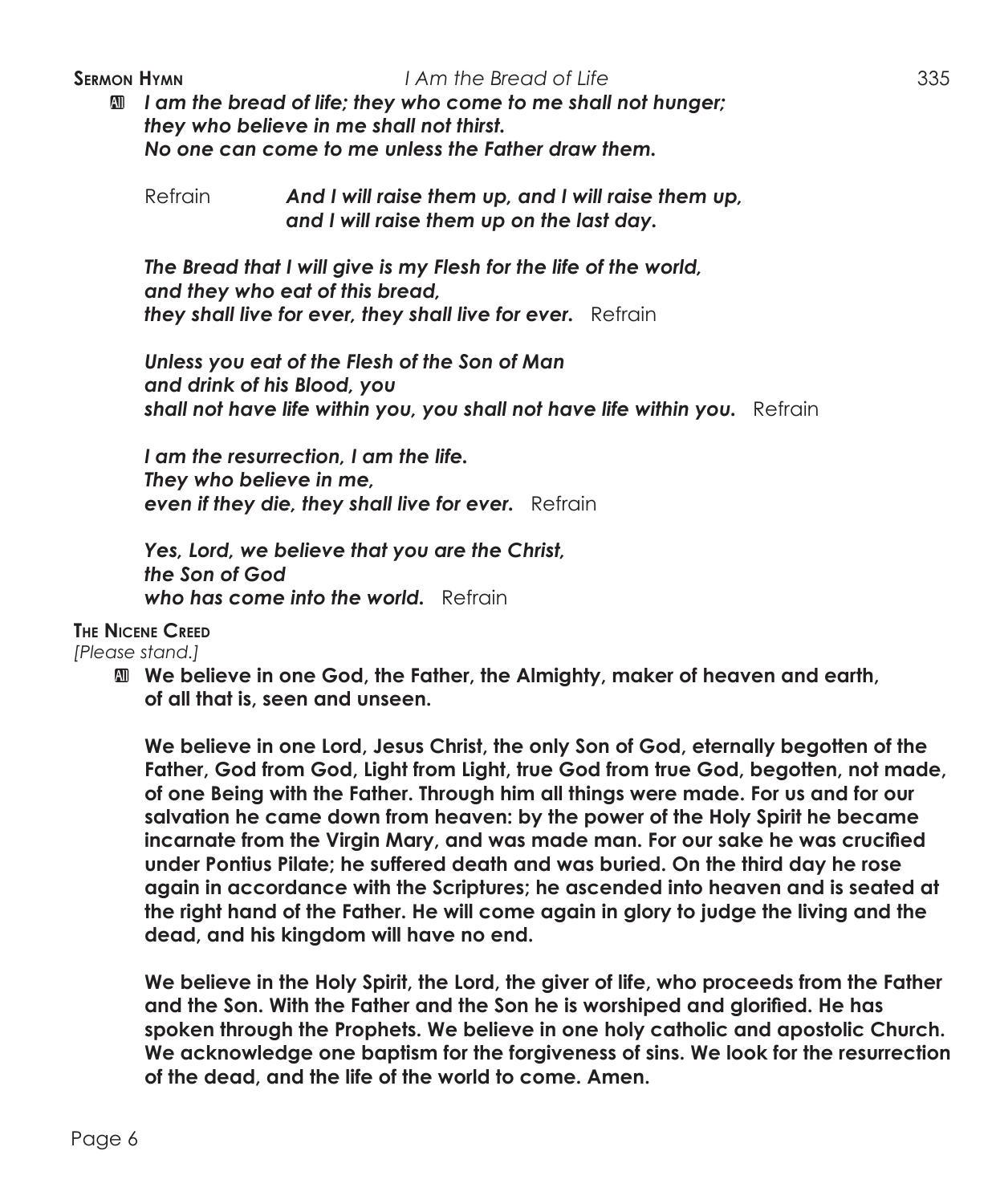### **Prayers of the People**

*[Please stand, kneel, or sit, as you choose.]*

- D Let us pray to God, who is made known in Jesus Christ:
- L Father of all, let all the world be saved through your Son. Let our president, and all rulers and authorities, seek and see your kingdom so that peace may reign in our time.
- C **As your Son taught us, we pray for our enemies.**
- L God of the Prophets, we thank you for calling all people to be righteous, justifying us with the free gift of your grace. Let this parish be a place where your testimony is received, where guests find a welcome, and where all are born anew of the Spirit.
- G Give strength to your church as together, trusting in you and supporting each other, **we proclaim your kingdom with our lives.**
- L Restoring God, there are many who may feel lost or even condemned as they endure trouble and illness. We ask for your healing to lift up and comfort [*names in notebook*] and those we name now, aloud or in our hearts [*leave time …*], as well as all others who suffer.
- C **God of Light and Life, help us to be the answer to the prayers of those who cry out to you.**
- L Lord God, we give you thanks for the blessings we received from your hand each day, especially… [*read items from notebook*] and for the flowers given today by Pauline Savage in memory of LeRoy Savage. Let us rejoice in the knowledge that all good gifts around us come from your loving hand.
- C **We ask for one more thing, Holy God: give us grateful hearts.**
- L Lord of Eternal Life, we ask your mercy on all those who have died, especially … [*names in notebook*] and those on our hearts this morning that we bring to you, [*leave time*]. Let your grace and power give life to the dead and call into existence the things that do not exist.
- C **We ask also that your comfort and strength surround all who grieve, whether their loss is new and raw, or has been a painful reality for many years.**
- **M** Holy Spirit, fill our hearts this day and every day so that we live our lives in ways that **honor your image in us, our baptism in you, and our connection with each other. Amen.**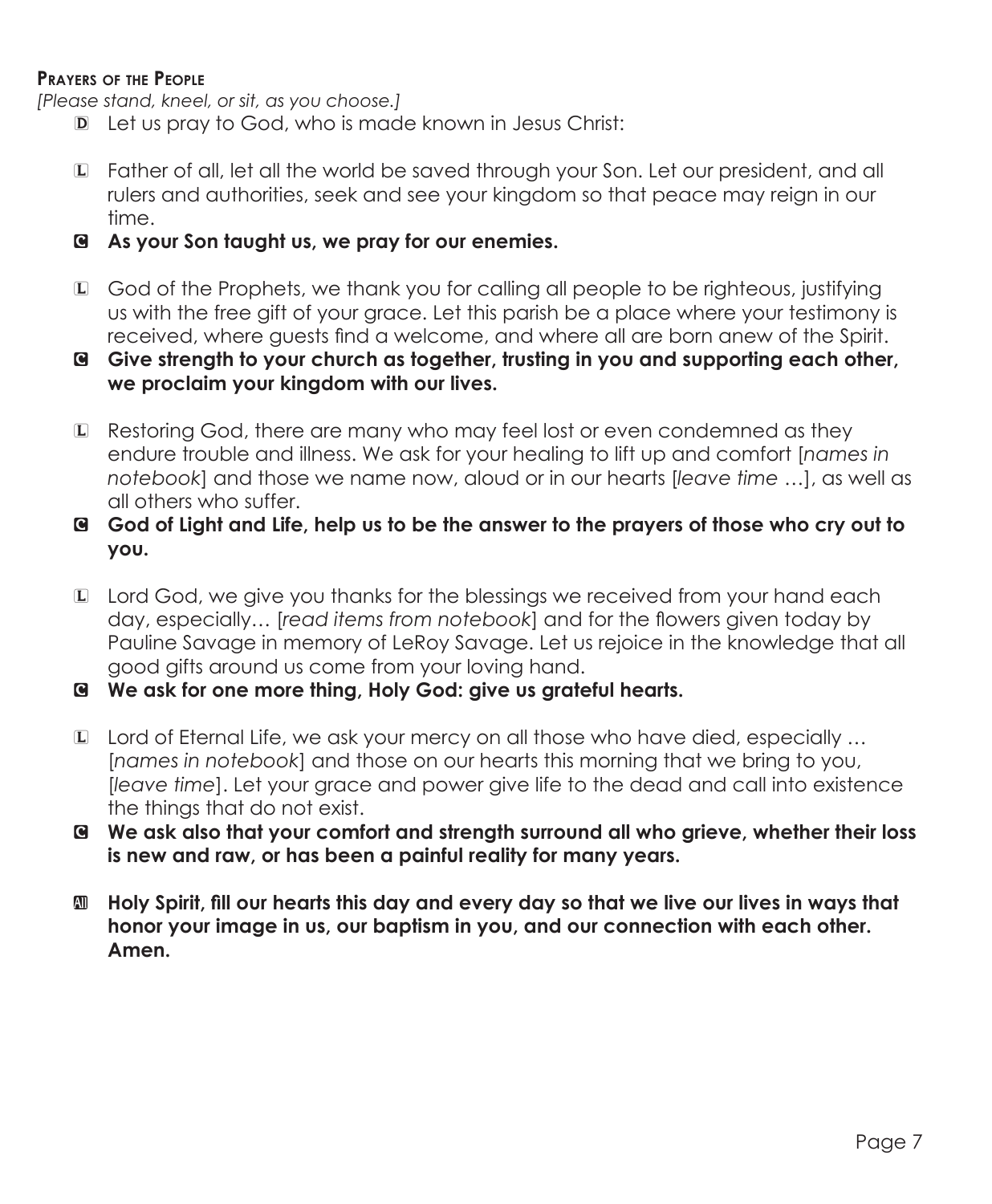#### **Confession & Absolution**

*[Please stand or kneel, as you choose.]*

- D Let us confess our sins against God and our neighbor. [*Silence is kept.*] Most merciful God,
- a **we confess that we have sinned against you in thought, word, and deed, by what we have done, and by what we have left undone. We have not loved you with our whole heart; we have not loved our neighbors as ourselves. We are truly sorry and we humbly repent. For the sake of your Son Jesus Christ, have mercy on us and forgive us; that we may delight in your will, and walk in your ways, to the glory of your Name. Amen.**
- P Almighty God have mercy on you, forgive you all your sins through our Lord Jesus Christ, strengthen you in all goodness, and by the power of the Holy Spirit keep you in eternal life.
- **M** Amen

### **Prayers and Blessings**

[Those celebrating birthdays, anniversaries or special occasions may receive an individual prayer.]

### **The Greeting of Peace**

*[Please stand.]*

- P The peace of the Lord be always with you.
- C **And also with you.** (*All may greet one another in the name of the Lord.*)

## **The Holy Communion**

#### **Offertory Sentence**

D Through Christ let us continually offer to God the sacrifice of praise, that is, the fruit of lips that acknowledge his name. But do not neglect to do good and to share what you have, for such sacrifices are pleasing to God.

**Offertory** *Basse et Dessus de Trompette* Louis Clerambault

*[Please be seated.]*

### **Presentation**

*[Please stand when the plates are given to the Deacon.]*

D We gladly present the fruits of our lives to the God who creates us, redeems us and sustains us. May we have the grace to use them to heal God's world.

**Presentation Hymn** *For the Harvests of the Spirit*

*For the harvests of the Spirit, thanks be to God.*

*For the good we all inherit, thanks be to God.*

*For the wonders that astound us, for the truths that still confound us, most of all, that love has found us, thanks be to God.*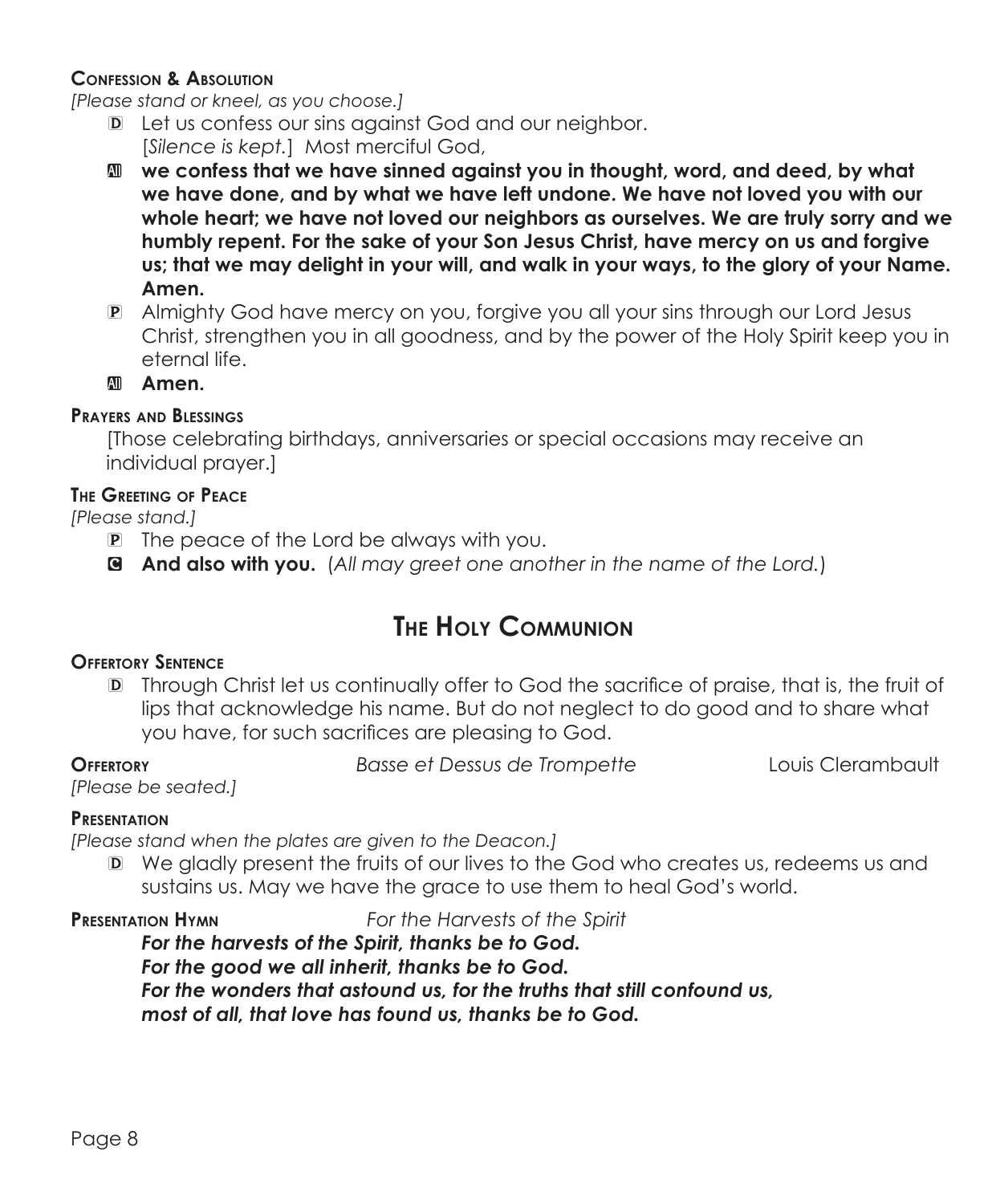**Eucharistic Prayer** [Prayer B]

- P The Lord be with you.
- C **And also with you**.
- P Lift up your hearts.
- C **We lift them to the Lord**.
- P Let us give thanks to the Lord our God.
- C **It is right to give him thanks and praise.**
- P It is right, and a good and joyful thing, always and everywhere to give thanks to you, Father Almighty, Creator of heaven and earth. For by water and the Holy Spirit you have made us a new people in Jesus Christ our Lord, to show forth your glory in all the world. Therefore we praise you, joining our voices with Angels and Archangels and with all the company of heaven, who for ever sing this hymn to proclaim the glory of your Name:

**Sanctus** *Holy, Holy, Holy Lord*

*Holy, holy, holy Lord, God of power and might, heaven and earth are full of your glory. Hosanna in the highest. Blessed is he who comes in the name of the Lord. Hosanna in the highest. Hosanna in the highest.*

*[Please stand or kneel, as you choose.]*

P We give thanks to you, O God, for the goodness and love which you have made known to us in creation; in the calling of Israel to be your people; in your Word spoken through the prophets; and above all in the Word made flesh, Jesus, your Son. For in these last days you sent him to be incarnate from the Virgin Mary, to be the Savior and Redeemer of the world. In him, you have delivered us from evil, and made us worthy to stand before you. In him, you have brought us out of error into truth, out of sin into righteousness, out of death into life.

 On the night before he died for us, our Lord Jesus Christ took bread; and when he had given thanks to you, he broke it, and gave it to his disciples, and said, "Take, eat: This is my Body, which is given for you. Do this for the remembrance of me."

 After supper he took the cup of wine; and when he had given thanks, he gave it to them, and said, "Drink this, all of you: This is my Blood of the new Covenant, which is shed for you and for many for the forgiveness of sins. Whenever you drink it, do this for the remembrance of me."

Therefore, according to his command, O Father,

### a **We remember his death, We proclaim his resurrection, We await his coming in glory;**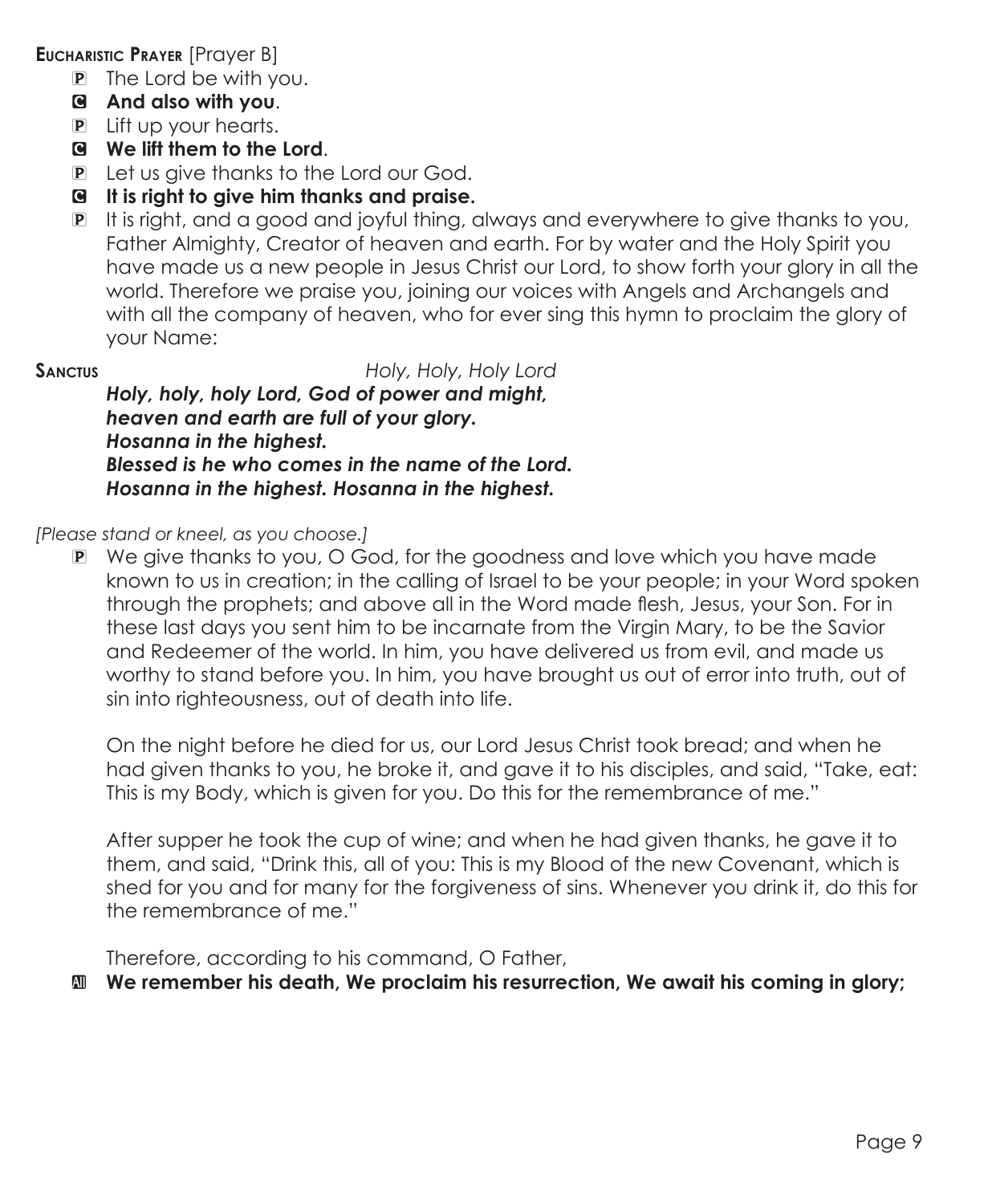- P And we offer this sacrifice of praise and thanksgiving to you, O Lord of all; presenting to you, from your creation, this bread and this wine.
- C **We pray you, gracious God, to send your Holy Spirit upon these gifts that they may be the Sacrament of the Body of Christ and his Blood of the new Covenant. Unite us to your Son in his sacrifice, that we may be acceptable through him, being sanctified by the Holy Spirit. In the fullness of time, put all things in subjection under your Christ, and bring us to that heavenly country where, with all your saints, we may enter the everlasting heritage of your sons and daughters; through Jesus Christ our Lord, the firstborn of all creation, the head of the Church, and the author of our salvation.**
- P By him, and with him, and in him, in the unity of the Holy Spirit all honor and glory is yours, Almighty Father, now and for ever.
- **M AMEN**.
- P And now as our Savior Christ has taught us, we are bold to say,

#### **The Lord's Prayer**

 $\mathbf{u}$  **Our Father, who art in heaven, hallowed be thy Name, thy kingdom come, thy will be done, on earth as it is in heaven. Give us this day our daily bread. And forgive us our trespasses, as we forgive those who trespass against us. And lead us not into temptation, but deliver us from evil. For thine is the kingdom, and the power, and the glory, for ever and ever. Amen.**

#### **The Breaking of the Bread**

- P The Bread of Heaven is broken for the life of the world.
- C **The Cup of Salvation is shared with all who seek God.**

### **Fraction** *I Come with Joy*

a *I come with joy, a child of God, forgiven, loved, and free, the life of Jesus to recall in love laid down for me, in love laid down for me.*

#### *I come with Christians far and near to find, as all are fed, the new community of love in Christ's communion bread, in Christ's communion bread.*

*[You may be seated. All are welcome at the Lord's Table. Please follow the directions of the usher, who will let you know when it's your turn to go to the altar rail. You may stand or kneel. To receive, hold your hands in front of you, one palm over the other. The priest will place a wafer there. You may either consume it immediately, and then sip from the cup of wine when it comes to you, or, you may wait and dip the wafer into the wine. When you are finished, please return to your seat by the side aisle.]*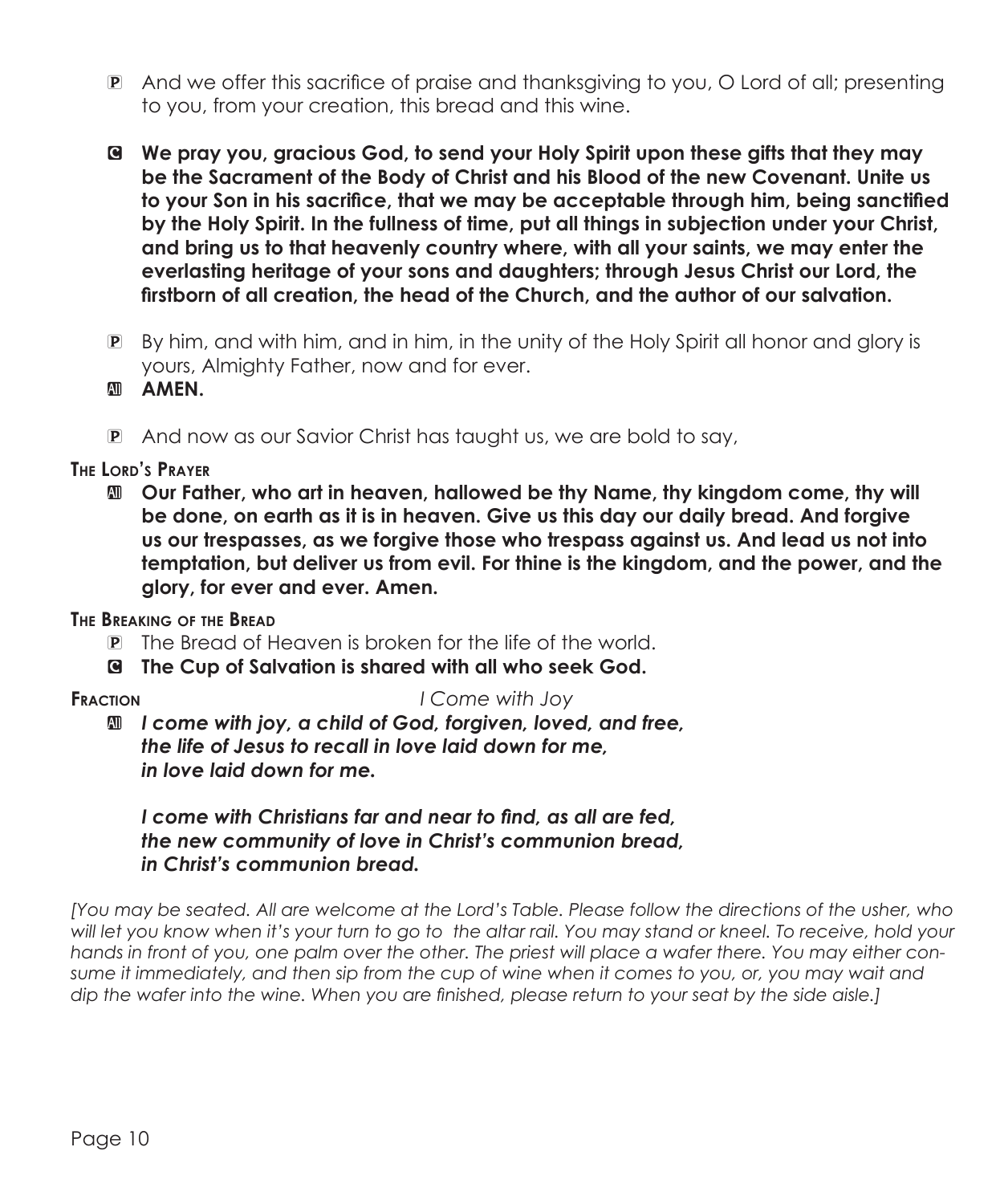P The Gifts of God for the People of God. Take them in remembrance that Christ died for you, and feed on him in your hearts by faith, with thanksgiving.

**Note:** *Our Prayer Team will be in the south narthex (at the back of the church) during Holy Communion to pray with you for healing, guidance, a loved one, or anything else on your heart.* 

**Chant** *Eat This Bread*

*[Please repeat this chant until the musician stops playing the tune.]*

C *"Eat this bread, drink this cup, come to me and never be hungry. Eat this bread, drink this cup, trust in me and you will not thirst."*

### **Prayer After Communion**

*[Please stand or kneel, as you choose.]*

- P Let us pray…
- a **Eternal God, heavenly Father, you have graciously accepted us as living members of your Son our Savior Jesus Christ, and you have fed us with spiritual food in the Sacrament of his Body and Blood. Send us now into the world in peace, and grant us strength and courage to love and serve you with gladness and singleness of heart; through Christ our Lord. Amen.**

### **The Blessing**

*[Please stand.]*

- P Christ who has nourished us with himself, the living bread, make you one in praise and love, and raise you up at the last day. The blessing of God almighty, Father, Son and Holy Spirit, be with you and remain with you for ever.
- C **Amen.**

**Sending Hymn** *In Christ There Is No East or West* 529

a *In Christ there is no East or West, in him no South or North, but one great fellowship of love throughout the whole wide earth.*

*Join hands, disciples of the faith, whate'er your race may be! Who serves my Father as his child is surely kin to me.*

*In Christ now meet both East and West, in him meet South and North, all Christly souls are one in him, throughout the whole wide earth.*

#### **The Dismissal**

- D Let us go forth in the name of Christ.
- C **Thanks be to God.**

**Postlude** *Little Fugue in G Minor* J.S. Bach

*Scripture taken from the Common English Bible®, CEB® Copyright © 2010, 2011 by Common English Bible.™ Used by permission. All rights reserved worldwide.*